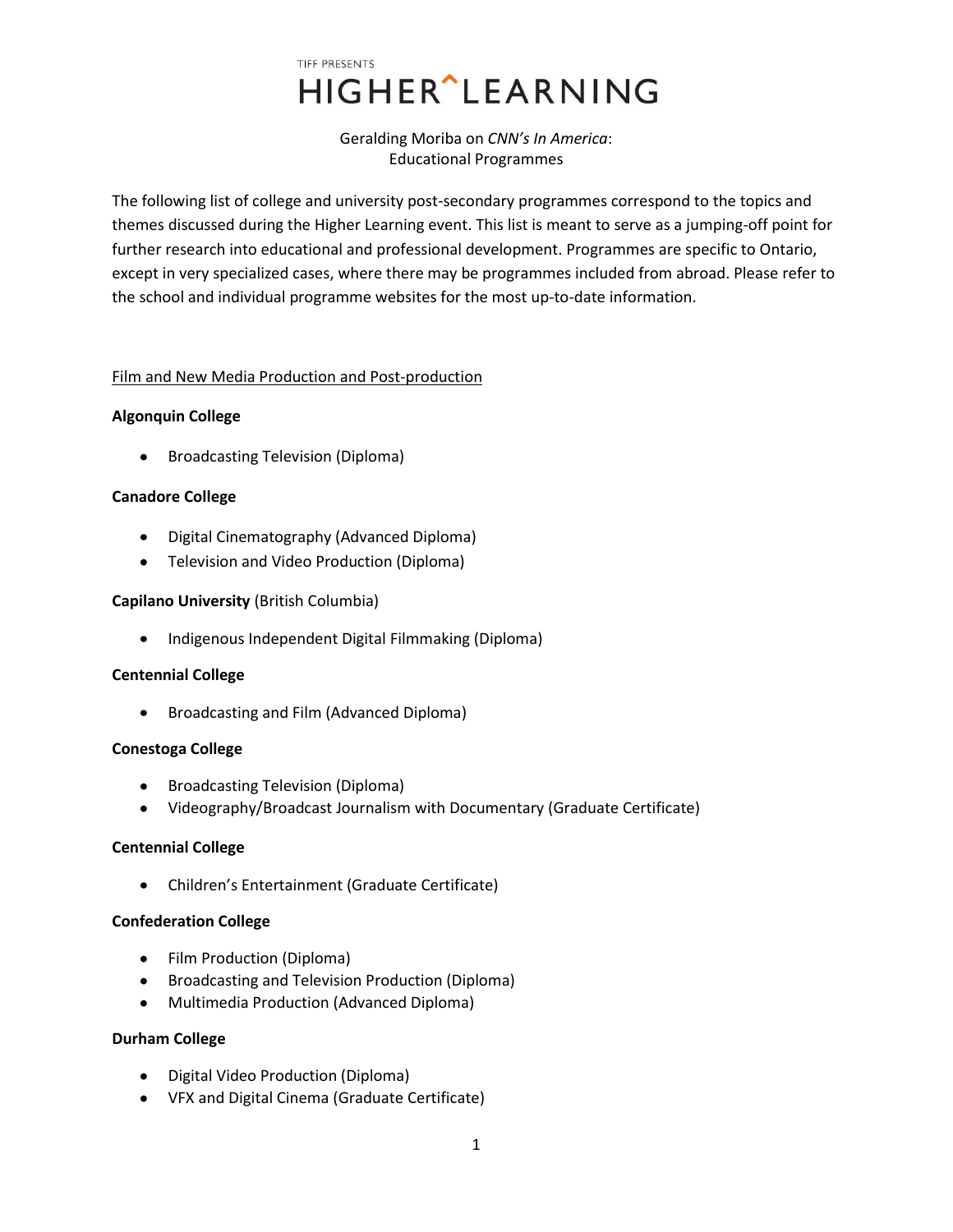TIFF PRESENTS **HIGHER** LEARNING

> Geralding Moriba on *CNN's In America*: Educational Programmes

#### **Fanshawe College**

- Advanced Filmmaking (Graduate Certificate)
- Broadcasting Television (Diploma)

#### **First Nations Technical Institute**

Media Foundations (Certificate)  $\bullet$ 

## **Humber College**

- Film and Media Production (BAA)
- Film and Television Production (Advanced Diploma)
- Broadcast Television/Videography (Diploma)
- 3D Modelling and Visual Effects Production (Certificate)

#### **University of Guelph-Humber**

Media Studies (BAA) and Media Communications (Diploma)

#### **La Cité College**

- Production télévisuelle (Diploma)
- Postproduction télévisuelle (Graduate Certificate)

## **Loyalist College**

Television and New Media Production (Advanced Diploma)

#### **Mohawk College**

- Broadcasting, Television and Communications Media (Advanced Diploma)
- Creative Photography, Still and Motion (Diploma)

## **Niagara College**

Broadcasting Radio, Film, and Television (Advanced Diploma)

## **OCAD University**

- Aboriginal Visual Culture (BFA)
- Integrated Media (BFA)  $\bullet$

#### **Ryerson University**

- Film Studies (BFA)
- New Media (BFA)
- Media Production (MA)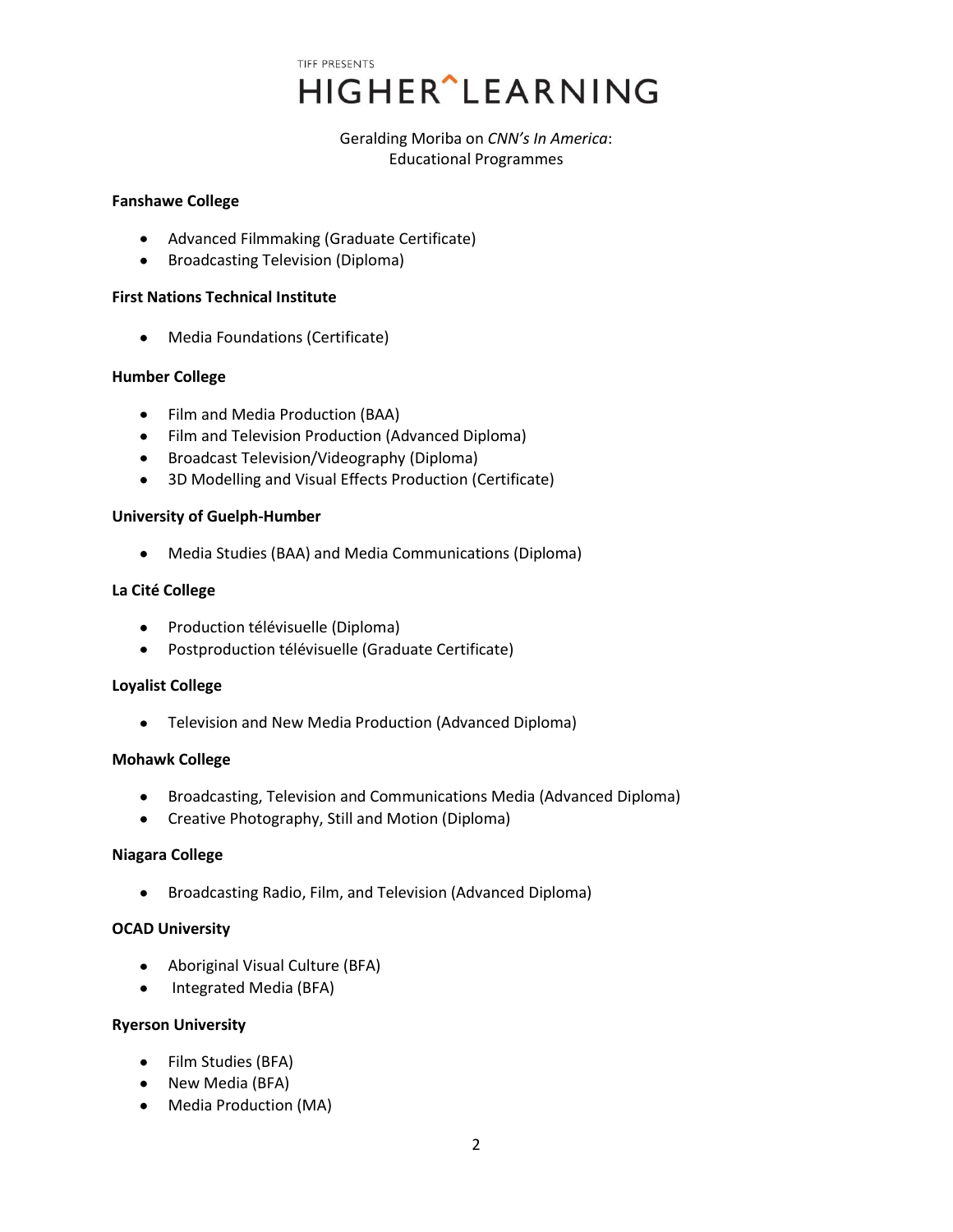TIFF PRESENTS **HIGHER** LEARNING

> Geralding Moriba on *CNN's In America*: Educational Programmes

#### **Sault College**

• Digital Film Production (Diploma)

#### **Seneca College**

- Digital Media Arts (Diploma)
- **•** Broadcasting Television (Diploma)
- Visual Effects for Film and Television (Graduate Certificate)

#### **Sheridan College**

- Advanced Television and Film (Certificate)
- Media Arts (Advanced Diploma)
- Media Fundamentals (Certificate)
- Advanced Special Effects Makeup, Prosthetics, and Props (Graduate Certificate)
- Computer Animation, Digital Special Effects (Graduate Certificate)

## **Sheridan College and University of Toronto Mississauga**

Communications, Culture, and Information Technology (BA)

## **Toronto Film School at RCC Institute of Technology**

• Film Production (Diploma)

## **York University**

• Film Production (BFA, MFA)

#### Film and New Media Studies

#### **Brock University**

- Film Studies (BA)
- Media and Communication Studies (BA)
- Popular Culture and Film (BA, MA)  $\bullet$

## **Carleton University**

Film Studies (BA, MA)

## **McMaster University**

• Theatre and Film Studies (BA)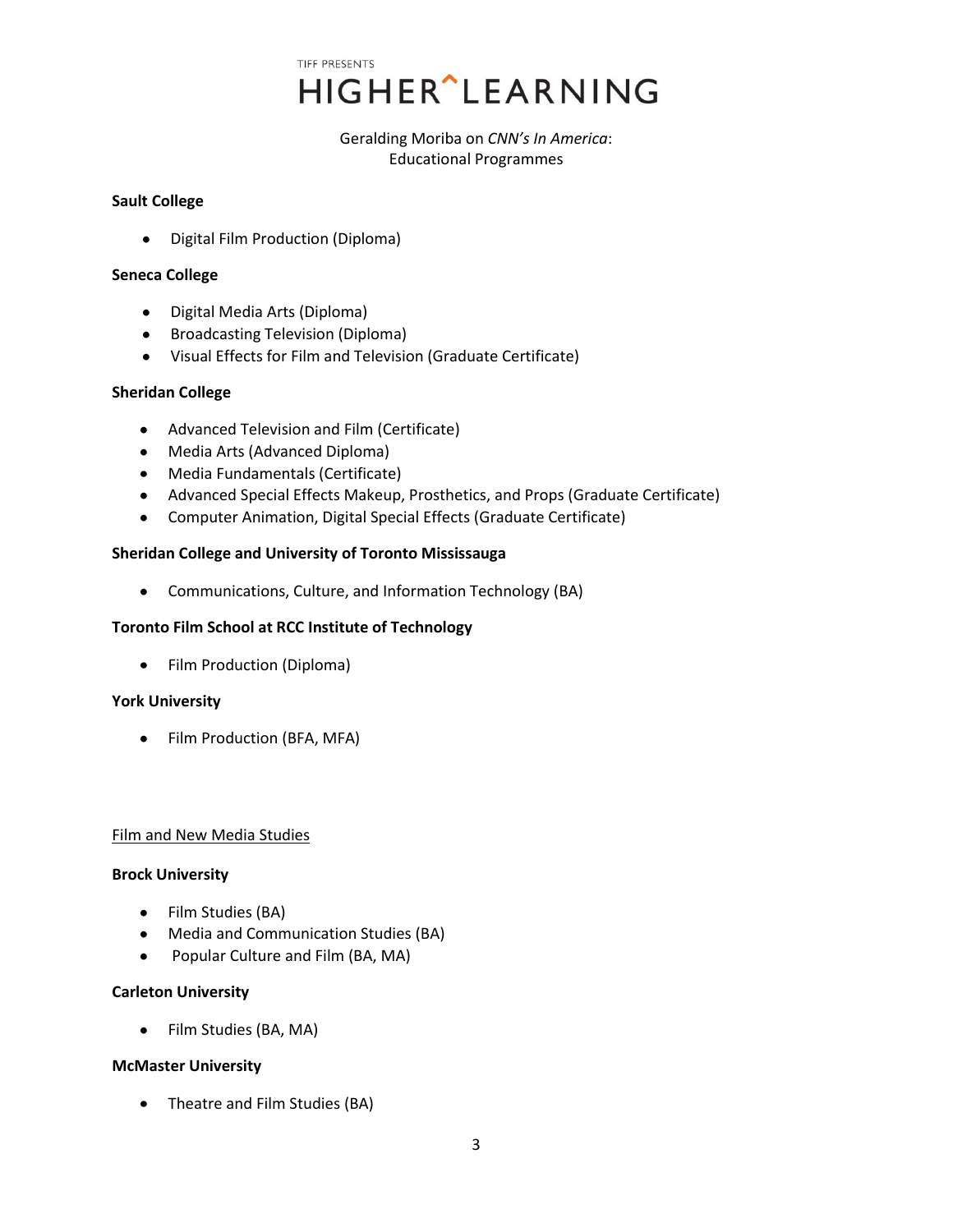TIFF PRESENTS HIGHER^LEARNING

## Geralding Moriba on *CNN's In America*: Educational Programmes

Communications and New Media (MA)

#### **Queen's University**

• Film and Media (BA)

## **Trent University**

Cultural Studies (BA, MA, PhD)

#### **University of Ottawa**

- Communication (BA, MA)
- Film Studies (BA)

#### **University of Toronto**

• Cinema Studies (BA, MA, PhD)

## **University of Toronto Mississauga**

Visual Culture and Communications (BA)

## **University of Waterloo**

Fine Arts with Film Studies (BA)

# **University of Western Ontario**

- Critical Studies in Global Film Cultures (BA)
- Film Studies (BA)
- Information and Media Studies (BA, MA, PhD)

#### **University of Windsor**

Communication, Media and Film (BA, MA)

## **Wilfred Laurier University**

- Communication Studies (BA)
- Film Studies (BA)
- Communication Studies (MA)

## **York University**

Cinema and Media Studies (BA, MA)

## **York University and Ryerson University**